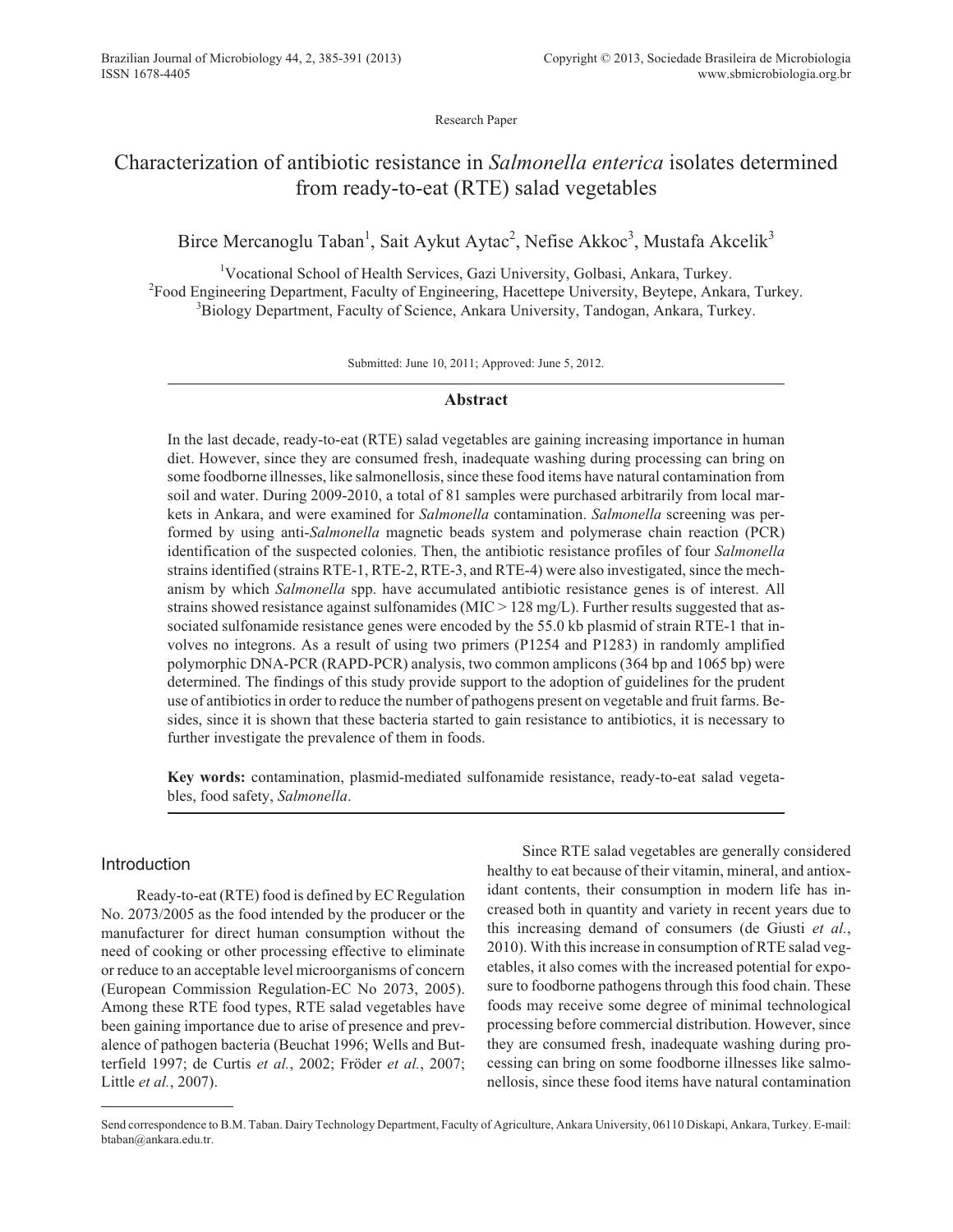from soil and water (Abadias *et al.*, 2008). According to the foodborne diseases outbreaks report, which was released by the Public Health Laboratory Service (PHLS) Communicable Disease Surveillance Centre (CDSC) during 1992- 2000, among 1 518 foodborne general outbreaks of infectious intestinal disease, 83 (5.5%) were associated with the consumption of salad vegetables or fruit, and *Salmonella* spp. were the most frequently reported (41.0%) pathogens (Long *et al.*, 2002; Ward *et al.*, 2002).

EC Regulation No. 2073/2005 also contains food safety criteria for *Salmonella* in precut vegetables, herbs and fruits placed on the market. *Salmonella* spp. should be absent in all RTE salad vegetables, fresh herbs and fruits (Little and Gillespie, 2008).

A study of retail bagged RTE salad vegetables carried out during 2001 uncovered an outbreak of *S*. Newport PT33 (Sagoo *et al.*, 2003). Five of 3853 bagged RTE salad vegetable samples in 2001 were contaminated with *S*. Newport PT33 (one sample), *S*. Umbilo (three samples) and *S*. Durban (one sample), which indicates an important health risk. Nineteen cases of *S*. Newport PT33 infection were subsequently identified throughout England and Wales (Ward *et al.*, 2002).

The emergence of antibiotic resistant foodborne pathogens is another public health concern. Several organizations, including the World Health Organization (WHO) and Centers for Disease and Prevention (CDC), have all stressed the need to control the spread of this resistance (Angulo *et al.*, 2000). The levels of resistance are varied and influenced by antimicrobial use in vegetables and fruits, as well as the geographical differences.

The aims of this study were to evaluate the presence of *Salmonella* in RTE salad vegetables, and also to characterize the antibiotic resistance of *S. enterica* isolates.

#### Materials and Methods

Eighty one RTE salad vegetable samples were arbitrarily purchased from several markets and retail premises at the point of all over the city Ankara, Turkey, during 2009-2010. RTE salad vegetable samples represent different mixtures of greens and other vegetables found at the markets and retail premises at the moment of sampling hence the number of samples was also obtained arbitrarily. *Salmonella* screening in each RTE salad vegetable sample was performed by using anti-Salmonella magnetic beads (Dynal®, Norway) system as an alternative to the selective enrichment step in the conventional determination method (ISO 6579:2002), and the suspected colonies were further identified by the optimized polymerase chain reaction (PCR) method (Mercanoglu Taban *et al.*, 2009). Only four isolates were found as *Salmonella* by PCR.

Plasmids of these 4 *Salmonella* strains were isolated using the method of Kado and Liu (1981) with modifications of Helmuth *et al.* (1985) and Guerra *et al.* (2002). According to this protocol, a loop of overnight culture in Luria-Bertani (LB) broth (Fluka, Switzerland) was inoculated into LB broth and incubated at 37 °C for 18 h under shaking conditions (200 rpm). This culture (1.5 mL) was then centrifuged at 14000 rpm for 5 min and bacterial pellet was resuspended in 20  $\mu$ L of Kado Buffer and 100  $\mu$ L of lysis solution. Following the incubation at 58 °C for 27 min, 100  $\mu$ L of phenol/chloroform (1:1, v/v) was added to that suspension and mixed until its color turns to white. This solution was then centrifuged at 14000 rpm for 30 min. Ninety microliters of supernatant was mixed with  $10 \mu L$  of loading buffer and incubated on ice for 10 min for electrophoresis of the plasmid DNA; 0.7% agarose gel was used. Plasmid DNA  $(15 \mu L)$  was loaded per well and electrophoresis was performed at 80 V for 1 h. The gel was then stained in ethidium bromide and visualized under UV light.

Sixteen antibiotics belonging to 7 different groups (Table 1) were used in antibiotic susceptibility testing of the *Salmonella* strain, which was performed by disc diffusion method according to National Committee for Clinical Laboratory Standard Guidelines (1997) (Bauer *et al.*, 1966). Micro dilution method was also performed to determine the resistance levels of *Salmonella* strains (CLSI/NCCLS 2005).

The randomly amplified polymorphic DNA-PCR (RAPD-PCR) was performed as previously described by Lin *et al.* (1996). Two different primers, P1254 (5'-CCG CAG CCA A-3') (Lin *et al.*, 1996) and P1283 (5'-GCG ATC CCC A-3') (Hilton and Penn, 1998) were used in RAPD-PCR analyses. *S.* Typhimurium LT2 was used as the control strain in this analysis. PCR amplification was carried out in a final volume of 50  $\mu$ L containing 5  $\mu$ L of

**Table 1** - The antibiotics used in the study.

| Generic name                                                      | Group             |
|-------------------------------------------------------------------|-------------------|
| Kanamycin (KAN)                                                   | Aminoglycosides   |
| Neomycin (NEO)                                                    | Aminoglycosides   |
| Nalidixic acid (NAL)                                              | Quinolones        |
| Tetracycline (TET)                                                | Tetracyclines     |
| Spectinomycin (SPE)                                               | Aminoglycosides   |
| Sulfonamid (SUL)                                                  | Sulfonamides      |
| Trimethoprim (TMP)                                                | Folate Antogonist |
| Ampicillin (AMP)                                                  | $\beta$ -lactam   |
| Amoxicillin-Clavulanate (AMC)                                     | $\beta$ -lactam   |
| Ceftiofur (EFT)                                                   | $\beta$ -lactam   |
| Chloramphenicol (CHL)                                             | Phenicol          |
| Florphenicol (FFC)                                                | Phenicol          |
| Gentamicin (GEN)                                                  | Aminoglycosides   |
| Ciprofloxacin (CIP)                                               | Quinolones        |
| Trimethoprim-sulfamethoxazole (STX) Folate antagonist-sulfonamide |                   |
| Streptomycin (STR)                                                | Aminoglycosides   |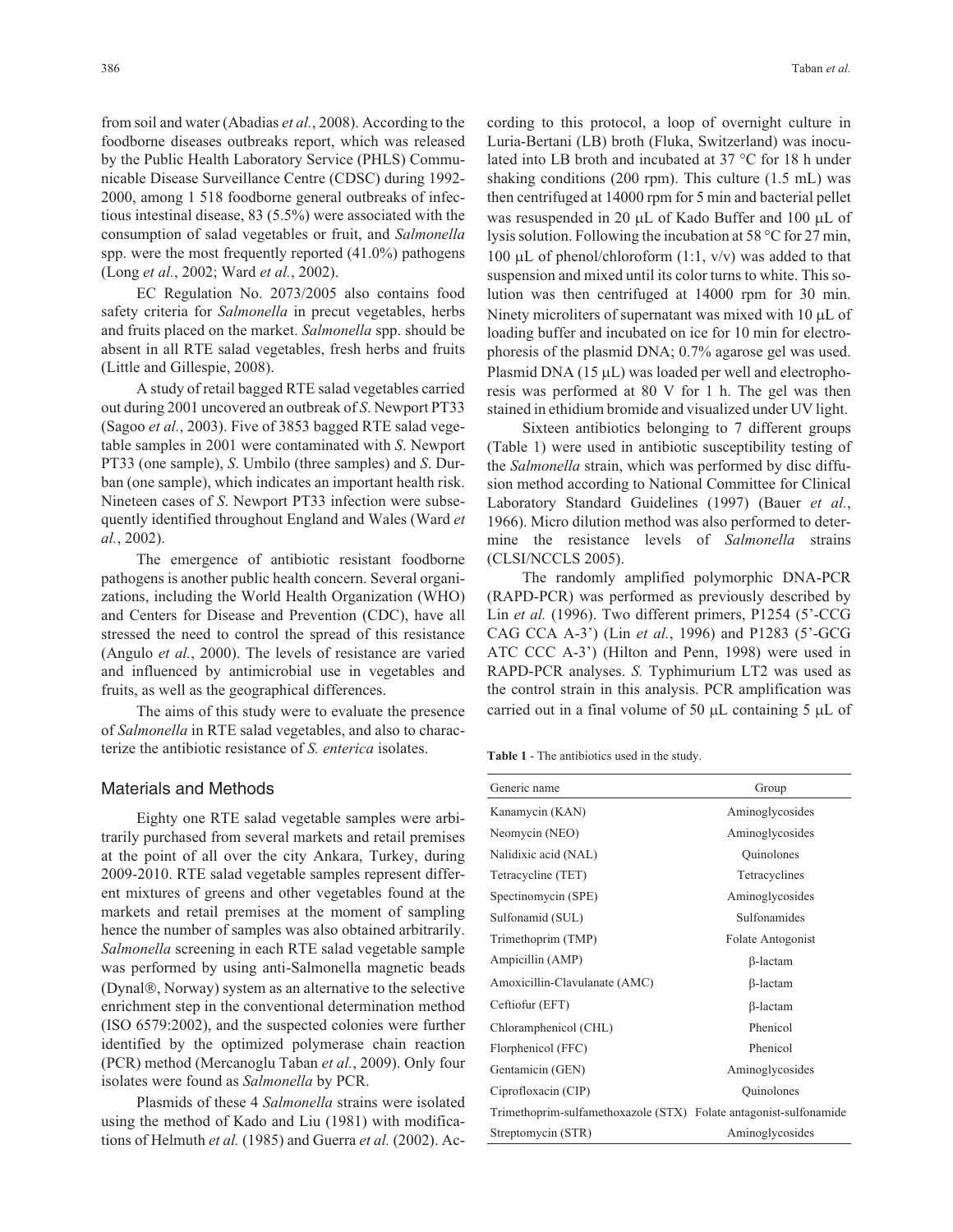10X PCR buffer (100 mM Tris-HCl pH: 8.8, 500 mM KCl, 0.8% Nonidet P40), 2  $\mu$ L of dNTP mix (10 mM), 1  $\mu$ L of 100 µmol/L primer, 1.25 U of *Taq* DNA polymerase,  $7 \mu L$ of MgCl<sub>2</sub> (25 mM), 2 µL of template DNA (100 ng/µL) and 30  $\mu$ L of sterilized H<sub>2</sub>O. Amplification was performed in GeneAmp9700 thermocycler (Applied BioSystems, USA) with the following conditions: 1 cycle of 94 °C for 5 min and 4 cycles of 94 °C for 4 min, 35 °C for 4 min, 72 °C for 4 min and followed by 30 cycles of 94 °C for 30 min, 35 °C for 1 min and 72  $\degree$ C for 5 min. Next, 10 µL of each amplified product was mixed with  $2 \mu L$  of 6X loading dye and were loaded on 2% agarose gels. The gels were stained with ethidium bromide and visualized under UV light. GeneRuler TM 1kb DNA ladder (Fermentas, Finland) was used as the molecular size marker.

The presence of class I integrons in each *Salmonella* strain was assessed using 3'-CS and 5'-CS regions specific primers, adjacent to the site specific recombinational insertion sequence (Table 2) (Tosini *et al.*, 1998). The presence of*sul1*,*sul2*, and *sul3* genes in all sulfonamide resistant isolates was investigated by PCR using primers specific for these genes (Table 2).

#### Results and Discussion

In this study, the antibiotic resistance profiles of 4 *Salmonella* strains, RTE-1, RTE-2, RTE-3, and RTE-4, which were identified from 173 presumptive isolates of 81 RTE salad vegetable samples, were investigated. Although all *Salmonella* strains were tested for the resistance to 16 antibiotics, resistances to neomycin, sulfonamides, tetracycline, and nalidixic acid were detected predominantly (Table 3). The rapid emergence of antibiotic resistant pathogens is a growing public health concern in all over the world. In recent years, an increase in the occurrence of antimicrobial resistance among various *Salmonella* serovars has been observed in many countries, including Turkey (Genç and Otlu, 2005; Özbey *et al.*, 2007). However, we had only limited data about the frequency of *Salmonella* contamination of RTE salad vegetables in Turkey. This is the first report on the identification of *Salmonella* strains isolated from Turkey-originated RTE salad vegetables. Antibiotic susceptibility testing has been used both to in-

**Table 2** - Primer pairs used in determination of sulfonamides resistance genes and integron analysis.

| $3-CS$      | AAG CAG ACT TGA CCT GA        | variable |
|-------------|-------------------------------|----------|
| $5-CS$      | GGC ATC CAA GCA GCA AG        | variable |
| $Sul1-F$    | CGG CGT GGG CTA CCT GAA CG    | 433      |
| $Sul1-R$    | GCC GAT CGC GTG AAG TTC CG    |          |
| $Su12-F$    | GCG CTC AAG GCA GAT GGC ATT   | 293      |
| $Sul2-R$    | GCG TTT GAT ACC GGC ACC CGT   |          |
| pVP440sul3F | TCA AAG CAA AAT GAT ATG AGC   | 787      |
| P440sul3R   | TTT CAA GGC ATC TGA TAA AGA C |          |

**Table 3** - Antimicrobial resistance of *Salmonella* isolates from RTE salads and MIC values of tested antibiotics.

| Salmonella strains              |                    |           |           |           |  |
|---------------------------------|--------------------|-----------|-----------|-----------|--|
| Tested antibiotics <sup>a</sup> | RTE-1              | RTE-2     | RTE-3     | RTE-4     |  |
| AMP                             | $S^{\mathfrak{b}}$ | S         | S         | S         |  |
| AMC                             | S                  | S         | S         | S         |  |
| <b>CHL</b>                      | S                  | S         | S         | S         |  |
| <b>CIP</b>                      | $\mathbf S$        | I(>2)     | S         | I(>2)     |  |
| <b>EFT</b>                      | S                  | I(>4)     | I(>4)     | I(>4)     |  |
| <b>FFC</b>                      | S                  | I(>8)     | S         | S         |  |
| <b>GEN</b>                      | S                  | S         | S         | S         |  |
| <b>KAN</b>                      | S                  | S         | S         | S         |  |
| <b>NAL</b>                      | S                  | S         | S         | R (> 256) |  |
| <b>NEO</b>                      | S                  | R (> 16)  | R (> 16)  | R (> 16)  |  |
| <b>SPE</b>                      | S                  | S         | S         | S         |  |
| <b>STR</b>                      | S                  | S         | S         | S         |  |
| <b>SUL</b>                      | R(> 512)           | R (> 128) | R (> 128) | R (> 128) |  |
| <b>TET</b>                      | S                  | R (> 32)  | S         | I(>8)     |  |
| <b>TMP</b>                      | S                  | S         | S         | S         |  |
| <b>SXT</b>                      | S                  | S         | S         | S         |  |

a AMP: Ampicillin; AMC: Amoksicilin/clavulanic asid; CHL: Chloramphenicol; CIP: Ciprofloxacin; EFT: Ceftiofur; FFC: Florphenicol; GEN: Gentamicin; KAN: Kanamycin; NAL: Nalidixic acid; NEO:Neomycin; SPE: Spectinomycin; STR: Streptomycin; SUL: Sulfonamides; TET: Tetracycline; TMP: Trimethoprim.

b S: sensitive; I: intermediate; R: resistant.

vestigate the increasing numbers of resistant *Salmonella* causing foodborne diseases and also to type these microorganisms (Oliveira *et al.*, 2007). The antimicrobial resistance observed in the present study is probably due to the widespread use of the commonly available antimicrobials.

Plasmid profile analysis demonstrated that all of the strains carried one to three plasmids with molecular sizes ranging from 5 kb to 100 kb (Figure 1). Plasmids are self-replicating extra-chromosomal DNA elements which can contain several genes that encode antimicrobial resistance, toxin production and virulence factors that allow their host to survive in changing conditions, and also some types can conjugally transfer these genes to other strains. By plasmid profile analysis, we can determine a different number of profiles, which depends on geographical location of isolates, time of researching, as well as the origin of strains (Miljkovic-Selimovic *et al.*, 2008). Another research group in Ankara, Turkey examined 64 isolates and identified plasmids which size varied from 2.5 to 100 kb (Tekeli *et al.*, 2006). The plasmid profiles of our isolates showed similarities with their report. Also several researchers reported that 55 kb plasmid, the plasmid that we identified in RTE-1, is the most dominating plasmid among *Salmonella* strains, especially in food-originated isolates (Erdem *et al.*, 1994; Stubbs *et al.*, 1994).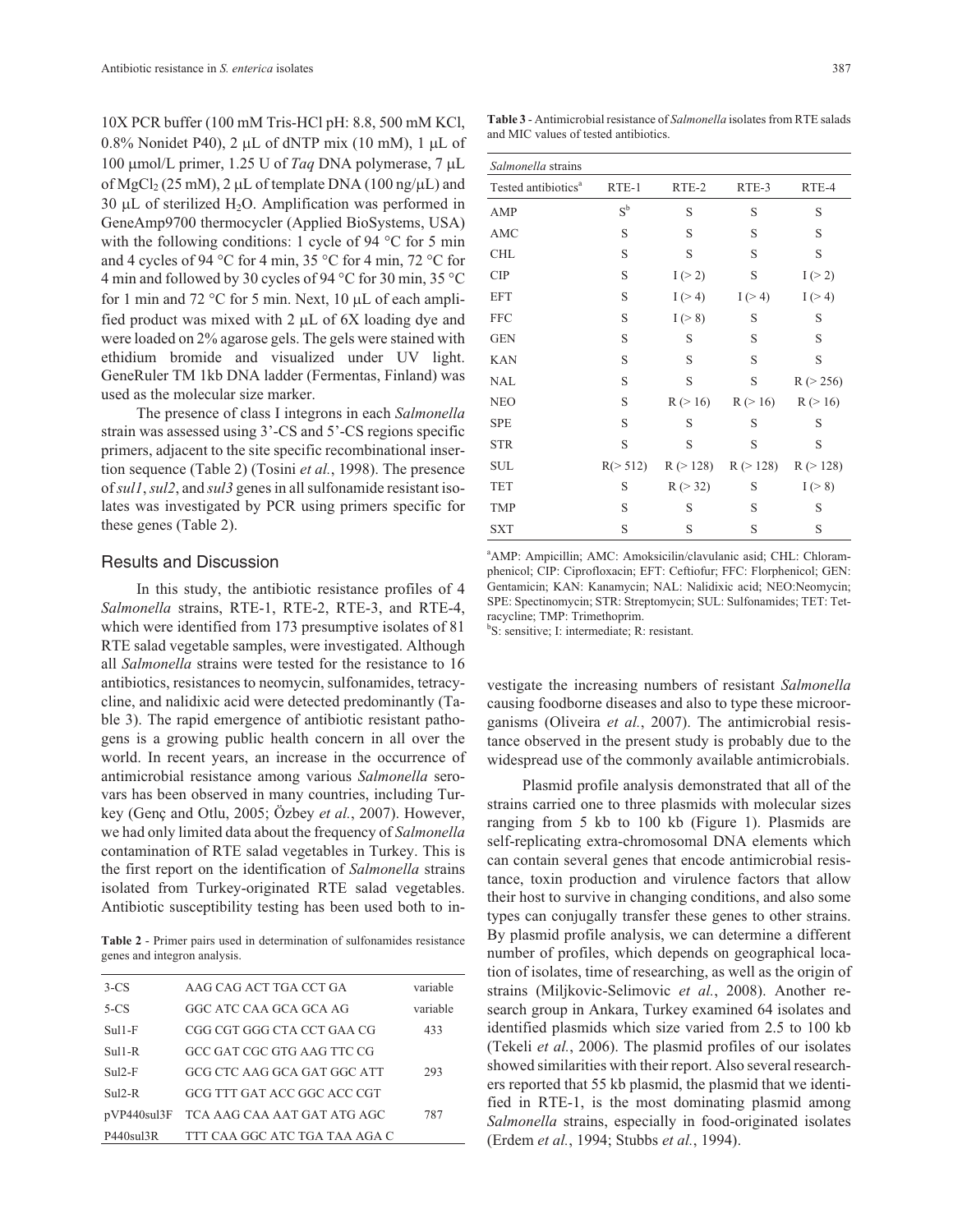

**Figure 1** - Plasmid profile of *Salmonella* strain. Marker: Molecular weight marker (BAC-Tracker Supercoiled DNA Ladder, Epicentre Biotechnologies); RTE-1: 55 kb; RTE-2: 20 kb, 66 kb; RTE-3: 5 kb, 51 kb; RTE-4: 3 kb, 100 kb.

By RAPD-PCR analysis, it was found that amplified DNA fragments using P1254 and P1283 primers showed molecular weights between 364 bp to 1241 bp and 437 bp to 1966 bp, respectively. It was also observed that all strains amplified a common fragment of 354 bp when the P1254 primer was used. Similarly, a 1065 bp fragment was determined as common fragment for all tested strains by the use of P1283 primer. These findings are very important for developing a database *Salmonella* strains of Turkey origin (Figure 2). Regarding the importance of *Salmonella* as the cause of a foodborne disease, certain techniques have been used for identification of relations among different isolates and to determine the sources or origins of outbreaks. PCRbased and rapid genotyping methods such as REP-PCR, ERIC-PCR, PCR-ribotyping and RAPD-PCR have been used by different researchers for typing *Salmonella* (Cerro *et al.*, 2002; Betancor *et al.*, 2004, Smith *et al.*, 2011). Also, it has been reported that RAPD-PCR analysis has greater discriminatory potential than PFGE for the differentiation of *Salmonella* serovar Enteritidis strains (Betancor *et al.*, 2004). Hilton and Penn (1996) used both primers P1254 and P1283 and reported that these primers provide good discriminatory power among strain of *S.* Enteridis PT4 but were unable to differentiate this strain from other unrelated isolates. Similarly, our experiments of RAPD analysis using P1254 and P1283 could differentiate isolates since each of them produced different different fragments. However, analysis with restriction enzyme combinations and comparison of a number of different analytical methods may ensure better identification of isolates. We plan to use restriction enzyme cleavage analysis in our future studies.

The presence of class 1 integrons was determined for all tested *Salmonella* strains. Three of the isolates contained 1.2 kb amplicon, except that RTE-3. The amplified fragment of 1 kb in size was determined as a common amplicon for four of the strains. By the investigation of the relationship of sulfonamide resistance genes with integrons, it was firstly found that *Salmonella* strains harbored class I integrons with variable regions. A basic role in spread of antimicrobial resistance in *Salmonella* has been attributed to class 1 integrons (Guerra *et al.*, 2000). These integrons are important in evolution of *Salmonella* strains due to its different profile from other class I integrons that have been identified in *Salmonella* strains until now (F*i*gure 3). However, further studies on screening the antibiotic resistance showed that strain RTE-1 had *sul1* and *sul2* genes, but not *sul3* gene. In addition to these findings, we also determined that sulfonamides resistance (*sul1* and *sul2)* genes of RTE-1 were encoded by the 55.0 kb plasmid that was not involving any integrons. The *sul3* gene is a new sulfonamide resistance gene that has been previously detected in *Salmonella* strains (Guerra *et al.*, 2004; Antunes *et al.*, 2005; Kozak *et al.*, 2009). Enne *et al.* (2001) reported that sulfonamide resistance in Gram-negative bacteria generally arises from the acquisition of either of the genes *sul*1 and *sul*2, encoding forms of dihydropteroate synthase that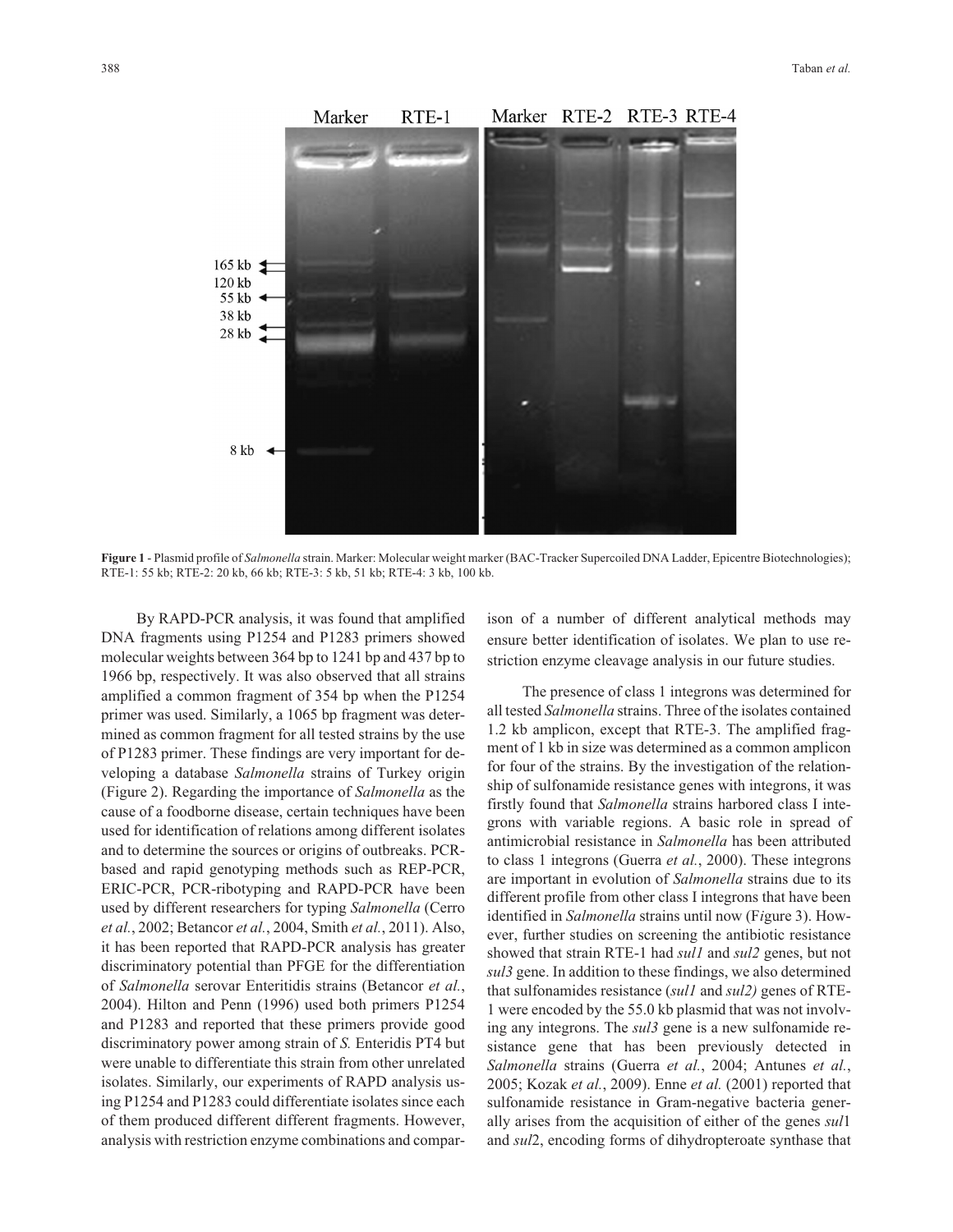

**Figure 2** - RAPD-PCR analysis of *Salmonella* strain. DNA fragment patterns were generated using primers P1254 and P1283. M denotes the molecular weight marker (1 kb Gene Ruler, Fermentas). Lane 1: RAPD profile of *S*. Typhimurium LT2 obtained with primer P1254; Lane 2: RAPD profile of RTE-1 obtained by using P1254 primer; Lane 3: RAPD profile of *S*. Typhimurium LT2 obtained with primer P1283; Lane 4: RAPD profile of RTE-1 obtained by using P1254 primer; Lane 5: RAPD profile of RTE-2 obtained by using P1254 primer; Lane 6: RAPD profile of RTE-3 obtained by using P1254 primer; Lane 7: RAPD profile of RTE-4 obtained by using P1254 primer; Lane 8: RAPD profile of RTE-2 obtained by using P1283 primer; Lane 9: RAPD profile of RTE-3 obtained by using P1283 primer; Lane 10: RAPD profile of RTE-4 obtained by using P1283 primer.



**Figure 3** - Analysis of class 1 integrons from *Salmonella* strains. M denotes the molecular weight marker (1 kb Gene Ruler, Fermentas). Lane 1: Class-1 integrons of RTE-1 (1000 and 1200 bp), Lane 2: Class-1 integrons of RTE-2 (1000 bp), Lane 3: Class-1 integrons of RTE-3 (1000 and 1200 bp), Lane 4: Class-1 integrons of RTE-4 (1000 and 1200 bp).

are not inhibited by the drug. In this study, the highest percentages of resistance were found for sulfonamide (100%). Similar results were demonstrated by certain researchers (Guerra *et al.*, 2004; Antunes *et al.*, 2005; Kozak *et al.*, 2009). It is of note that serotype Typhimurium was the main serotype carrying the *sul3* gene and the only serotype associated with the three *sul* genes (Antunes *et al.*, 2005). Serotyping needs to be performed in these RTE salad vegetables that originated *Salmonella* strains, but following this report and after the comparison of the RAPD-PCR profiles of our RTE strains with control strain *S.* Typhimurium LT2, it could be reported that serotypes of RTE isolates are different from serotype Typhimurium.

### **Conclusion**

Consumers love the convenience of making salad simply by dumping a pre-washed bag of greens into a bowl. However, for more than a decade, scientists have raised concerns about pathogenic bacteria contamination of these RTE salad vegetables.

Since RTE salad vegetables are exposed to a range of conditions during growth, harvest, preparation and distribution, it is possible that these conditions may increase the potential for pathogenic bacteria contamination and also the contamination with a pathogen that has genetic elements to survive under antimicrobial pressure. This highlights the necessity for the implementation of good hygiene practices from farm to fork to prevent contamination and/or bacterial growth in these salad products.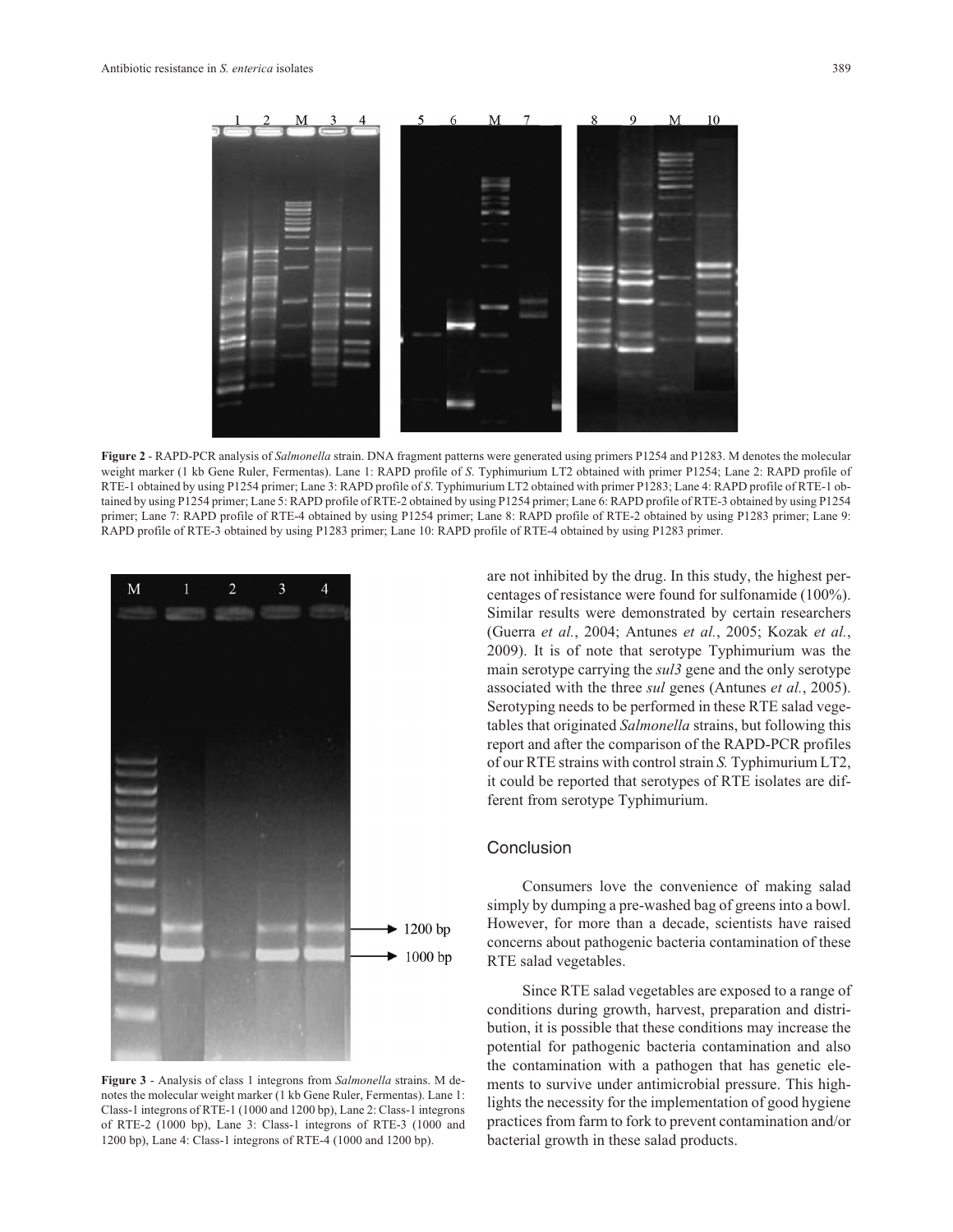Therefore, the findings of this study provide support for the adoption of guidelines for the prudent use of antibiotics for a reduction in the number of pathogens present on food farms, such as vegetables and fruits. Besides, since it is shown that these bacteria started to gain resistance to antibiotics, it is necessary to further investigate the prevalence of them in foods and also to prevent the contamination of freshly consumed foods.

#### Acknowledgments

The authors acknowledge financial support from Gazi University Scientific Research Project Unit under a project no. 21/2009-01.

#### References

- Abadias M, Usall J, Anguera M, Solsona C, Viñas I (2008) Microbiological quality of fresh, minimally-processed fruit and vegetables, and sprouts from retail establishments. Int J Food Microbiol 123:121-129.
- Angulo FJ, Johnson KJ, Tauxe RT, Cohen ML (2000) Origins and consequences of antimicrobial-resistant nontyphoidal *Salmonella*: implications for the use of fluoroquinolones in food animals. Microb Drug Resist 6:77-83.
- Antunes P, Machado J, Sousa JC, Peixe L (2005) Dissemination of sulfonamide resistance genes (*sul1, sul2* and *sul3*) in Portuguese *Salmonella enterica* strains and relation with integrons. Antimicrob Agents Ch 49:836-839.
- Bauer AW, Kirby WMM, Sherris JC, Turck M (1966) Antibiotic susceptibility testing by a standardized single disc method. Am J Clin Pathol 45:493-496.
- Betancor L, Schelotto F, Martinez A, Pereira M, Algorta G, Rodríguez MA, Vognoli R, Chabalgoity JA (2004) Random amplified polymorphic DNA and phenotyping analysis of *Salmonella enterica* serovar Enteritidis isolates collected from humans and poultry in Uruguai from 1995 to 2002. J Clin Microbiol 42:1155-1162.
- Beuchat LR (1996) *Listeria monocytogenes*: Incidence on vegetables. Food Control 7:223-228.
- Cerro A, Soto SM, Landeras E, González-Hevia MA, Guijarro JA, Mendoza MC (2002) PCR-based procedures in detection and DNA-fingerprinting of *Salmonella* from samples of animal origin. Food Microbiol 19:567-575.
- Clinical and Laboratory Standards Institute (2005) Performance standards for antimicrobial susceptibility testing. Fifteenth informational supplement. M100-S15 (M2), Table 2A. Wayne, PA.
- de Curtis ML, Franceschi O, de Castro N (2002) *Listeria monocytogenes* in vegetables minimally processed. Arch Latinoam Nutr 52:282-288.
- de Giusti M, Aurigemma C, Marinelli L, Tufi D, de Medici D, di Pasquale SI, de Vito C, Boccia A (2010) The evaluation of the microbial safety of fresh ready-to-eat vegetables produced by different technologies in Italy. J Appl Microbiol 109:996-1006.
- Enne VI, Livermore DM, Stephens P, Hall LMC (2001) Persistence of sulfonamide resistance in *Escherichia coli* in the UK despite national prescribing restriction. Lancet 357:1325-1328.
- Erdem B, Threlfall EJ, Schofield SL, Ward LR, Rowe B (1994) Plasmid profile typing provides a method for the differentiation of strains of *Salmonella enteritidis* phage type 4 isolated in Turkey. Lett Appl Microbiol 19:265-267.
- European Commission Regulation (2005) No 2073 / 2005 of 15 November 2005 on microbiological criteria for foodstuffs. Official J European Union L 338:1-26.
- Fröder H, Martins CG, de Souza KL, Landgraf M, Franco BD, Destro MT (2007) Minimally processed vegetable salads: microbial quality evaluation. J Food Protect 70:77-1280.
- Genç O, Otlu S (2005) *Salmonella* isolations from different avian species in Kars distinct of Turkey. Kafkas Univ Vet Fak 11:25-27 [In Turkish].
- Guerra B, Soto S, Cal S, Mendoza MC (2000) Antimicrobial resistance and spread of class I integrons among *Salmonella* serotypes. Antimicrob Agents Ch 44:2166-2169.
- Guerra B, Soto S, Helmuth R, Mendoza MC (2002) Characterisation of a self-transferable plasmid from *Salmonella enterica* serotype Typhimurium clinical isolates carrying two integron-borne gene cassettes together with virulence and drug resistance genes. Antimicrob Agents Ch 46:2977-2981.
- Guerra B, Junker E, Miko A, Helmuth R, Mendoza MC (2004) Characterization and localization of drug resistance determinants in multi-resistant, integron carrying *Salmonella enterica* serotype Typhimurium strains. Microb Drug Resist-Mech Epidemiol Dis 10:83-91.
- Helmuth R, Stephan R, Bunge C, Hoog B, Steinbeck A, Bulling E (1985) Epidemiology of virulence-associated plasmids and outer memrane protein patterns within seven common *Salmonella* serotypes. Infect Immun 48:175-182.
- Hilton AC, Penn CW (1998) Comparison of ribotyping and arbitrarily-primed PCR for molecular typing of *Salmonella enterica* and relationships between strains on the basis of these molecular markers. J Appl Microbiol 85:933-940.
- Kado CI, Liu ST (1981) Rapid procedure for detection and isolation of large and small plasmids. J Bacteriol 145:1365-1373.
- Kozak GK, Pearl DL, Parkman J, Reid-Smith RJ, Deckert A, Boerlin P (2009) Distribution of sulfonamide resistance genes in *Escherichia coli* and *Salmonella* isolates from swine and chickens at abattoirs in Ontario and Quebec, Canada. Appl Environ Microbiol 75:5999-6001.
- Lin AW, Usera AM, Baret TJ, Goldsby RA (1996) Application of random amplified polymorphic DNA analysis to differentiate strains of *Salmonella* Enteritidis. J Clin Microbiol 34:870-876.
- Little CL, Talor FC, Sagoo SK, Gillespie IA, Grant KA, McLauchlin J (2007) Prevalence and level of *Listeria monocytogenes* and other *Listeria* species in retail pre-packaged mixed vegetable salads in the UK. Food Microbiol 24:711- 717.
- Little CL, Gillespie IA (2008) Prepared salads and public health. J Appl Microbiol 105:1729-1743.
- Long SM, Adak GK, O'Brien SJ, Gillespie IA (2002) General outbreaks of infectious intestinal disease linked with salad vegetables and fruit, England and Wales, 1992-2000. Commun Dis Public Health 5:101-105.
- Mercanoglu Taban B, Ben U, Aytac SA (2009) Rapid detection of *Salmonella* in milk by combined immunomagnetic separation-polymerase chain reaction assay. J Dairy Sci 92:2382- 2388.